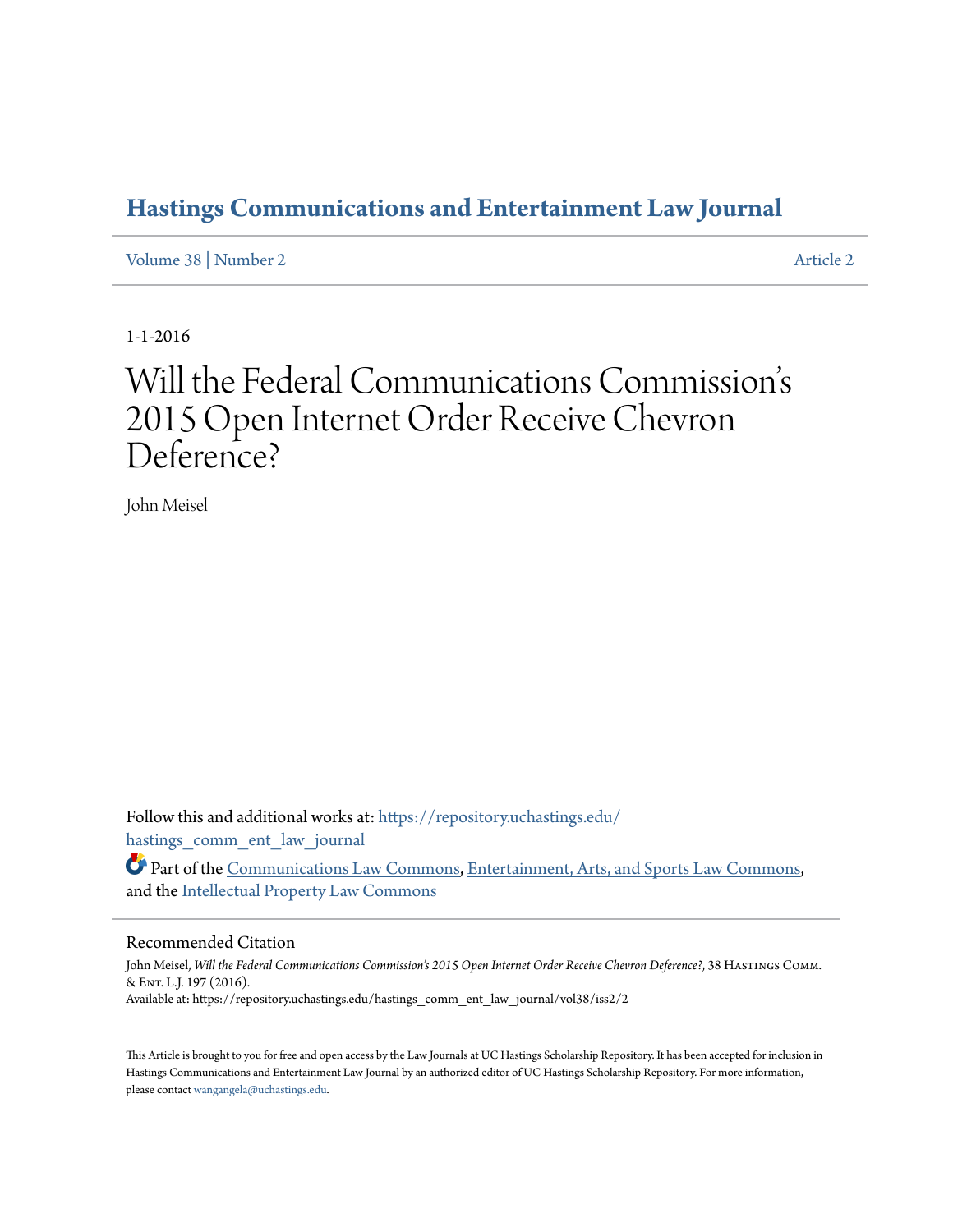# Will the Federal Communications Commission's 2015 Open Internet Order Receive *Chevron* Deference?

*by* JOHN MEISEL\*

| III. Lessons from Supreme Court Cases Applicable to the FCC's    |  |
|------------------------------------------------------------------|--|
|                                                                  |  |
| A. Three Cases with Lessons for the 2015 Open Internet Order 203 |  |
| B. Application of the Lessons to the FCC's Reclassification      |  |
|                                                                  |  |
|                                                                  |  |

#### **I. Introduction**

The Federal Communications Commission ("FCC" or "the Commission") is an independent regulatory agency charged with regulation of interstate communications by wire and radio in order to promote efficient, widespread, and economically priced communications services in the Communications  $Act<sup>1</sup>$  The FCC issued a highly controversial statutory reinterpretation in a recent order in which the FCC subjected providers of broadband Internet access service ("BIAS") to Title II regulations.<sup>2</sup> The previous interpretation of cable modem broadband access service classified the service as a Title I information service, subject to light-handed regulation.<sup>3</sup> In 2005, the Supreme Court upheld the previous interpretation

<sup>\*</sup> John B. Meisel is emeritus professor of Economics at Southern Illinois University, Edwardsville. Dr. Meisel received his Ph.D. in Economics from Boston College. His recent research interests have focused on the impact of the Internet on telecommunications law and policy. He wishes to thank the staff of Comm/Ent for their excellent editorial assistance in preparation of the article.

<sup>1.</sup> Communications Act of 1934, 47 U.S.C. §§ 151 et seq. (2012).

<sup>2.</sup> Protecting and Promoting the Open Internet, Report and Order on Remand, Declaratory Ruling, and Order, GN Docket No. 14-28, FCC 15-24 (rel. Mar. 12, 2015), 30 FCC Rcd. 5601 (2015) [hereinafter 2015 Open Internet Order].

<sup>3.</sup> Inquiry Concerning High-Speed Access to the Internet Over Cable and Other Facilities, Internet Over Cable Declaratory Ruling, Appropriate Regulatory Treatment for Broadband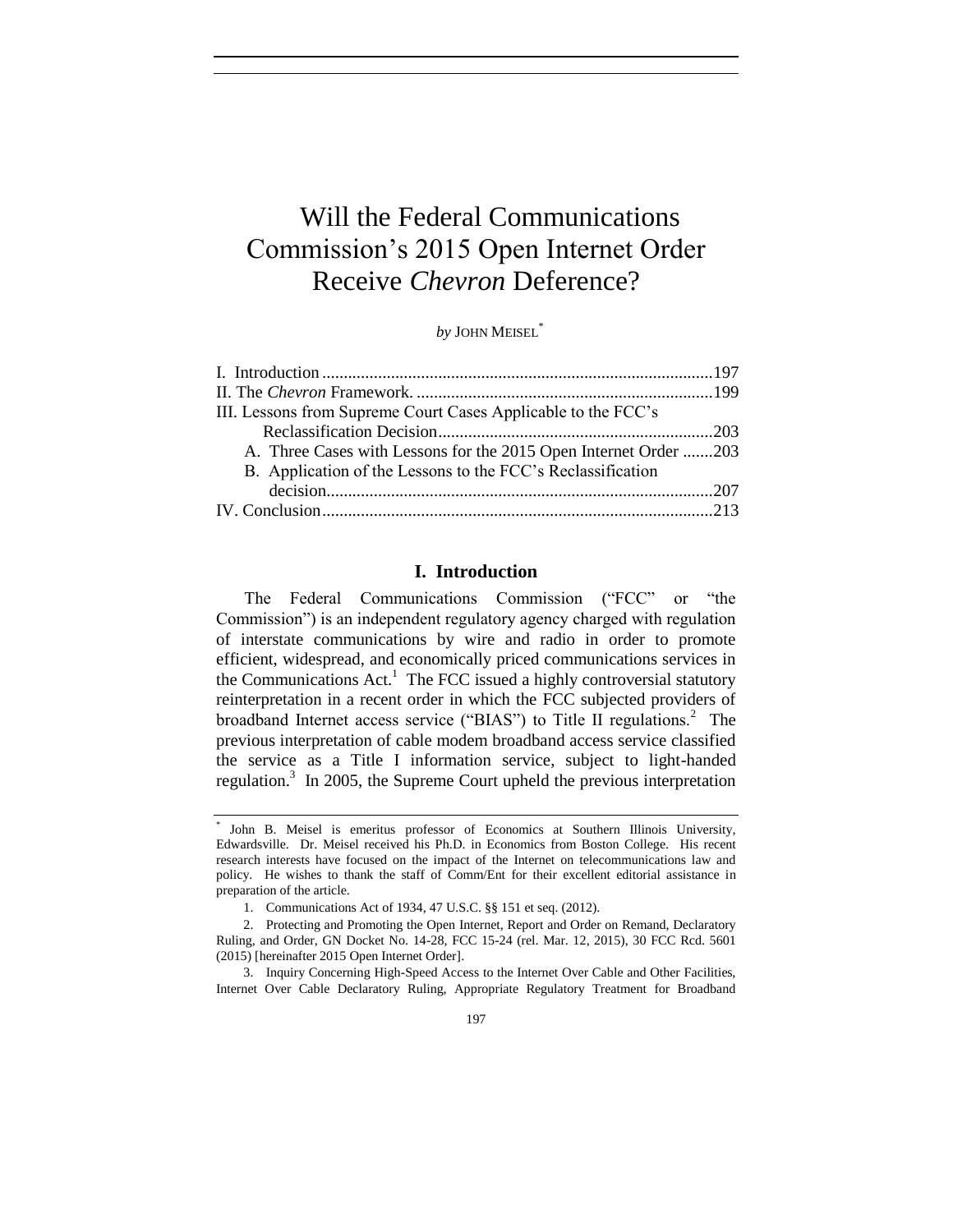in *National Cable & Telecommunications Association v. Brand X Services* and granted deference to the FCC's interpretation.<sup>4</sup>

The reclassification decision is currently under review by the D.C. Circuit.<sup>5</sup> At issue is whether the FCC has the authority to issue such a reinterpretation of an Internet-based service despite the fact that the regulatory framework that was originally designed for the telephone system. Deference to an agency's interpretation is rooted in judicial precedent established by the Supreme Court's landmark 1984 decision, *Chevron U.S.A. v. Natural Resources Defense Council, Inc*. 6 The Court held that an agency's reasonable interpretations of ambiguous congressional regulatory statutes are entitled to deference from reviewing  $counts.<sup>7</sup>$  Nonetheless, one might expect reviewing courts to exhibit deference to the FCC's reclassification decision given the precedent established by the *Brand X* decision. However, recent Supreme Court decisions have cast doubt on the Court's willingness to apply the two-step *Chevron* test to the FCC decision. These post-*Brand X* decisions establish that the ultimate outcome of the reclassification decision is unclear because if an agency's statutory interpretation implicates an issue of great economic and political significance, reviewing courts may not grant deference to an executive agency's decision.<sup>8</sup> The characterization of a question as one of great economic and political significance will also be referred to as a "major question."

The goal of this article is to assess whether the FCC's reclassification decision will receive deference under *Chevron*, which ,since its inception in 1984, has been increasingly subject to limitations.<sup>9</sup> Part I describes the framework and the two-step test presented in *Chevron*, as well as the

6. Chevron USA v. Nat. Res. Def. Council, Inc., 467 U.S. 837 (1984).

Access to the Internet Over Cable Facilities, GN Docket No. 00-185, CS Docket No. 02-52 (rel. Mar. 15, 2002), 17 FCC Rcd. 4798 (2002).

<sup>4. 545</sup> U.S. 967, 1003 (2005).

<sup>5.</sup> U.S. Telecom Ass'n v. Fed. Commc'ns Comm'n, Case No. 15-1063 (D.C. Cir. filed Aug. 6, 2015); *see also* Harold Feld, *My Amazingly Short (For Me) Quickie Reaction to Oral Argument*, WETMACHINE: TALES OF THE SAUSAGE FACTORY (Dec. 4, 2015), http://www.wetmac hine.com/tales-of-the-sausage-factory/my-amazingly-short-for-me-quickie-reaction-to-oral-argum ent/ (providing a summary of the oral argument before the D.C. Circuit).

<sup>7</sup>*. Id.* at 842–43.

<sup>8.</sup> Usually, such a characterization refers to an agency interpretation that considerably expands the power of the agency or changes the existing regulatory structure in a fundamental way. *See, e.g.,* Food & Drug Agency v. Brown & Williamson Tobacco Corp., 529 U.S. 120 (2000).

<sup>9.</sup> "Although the Supreme Court often disagrees over how *Chevron* applies to resolve a given case, in the thirty years since deciding *Chevron*, the Court has never wavered significantly from its commitment to the validity of the *Chevron* standard." Kristin E. Hickman, *The (Perhaps) Unintended Consequences of* King v. Burwell, 2015 PEPP. L. REV. 56 (2015). Nevertheless, there are substantive differences over the extent of the standard's applicability.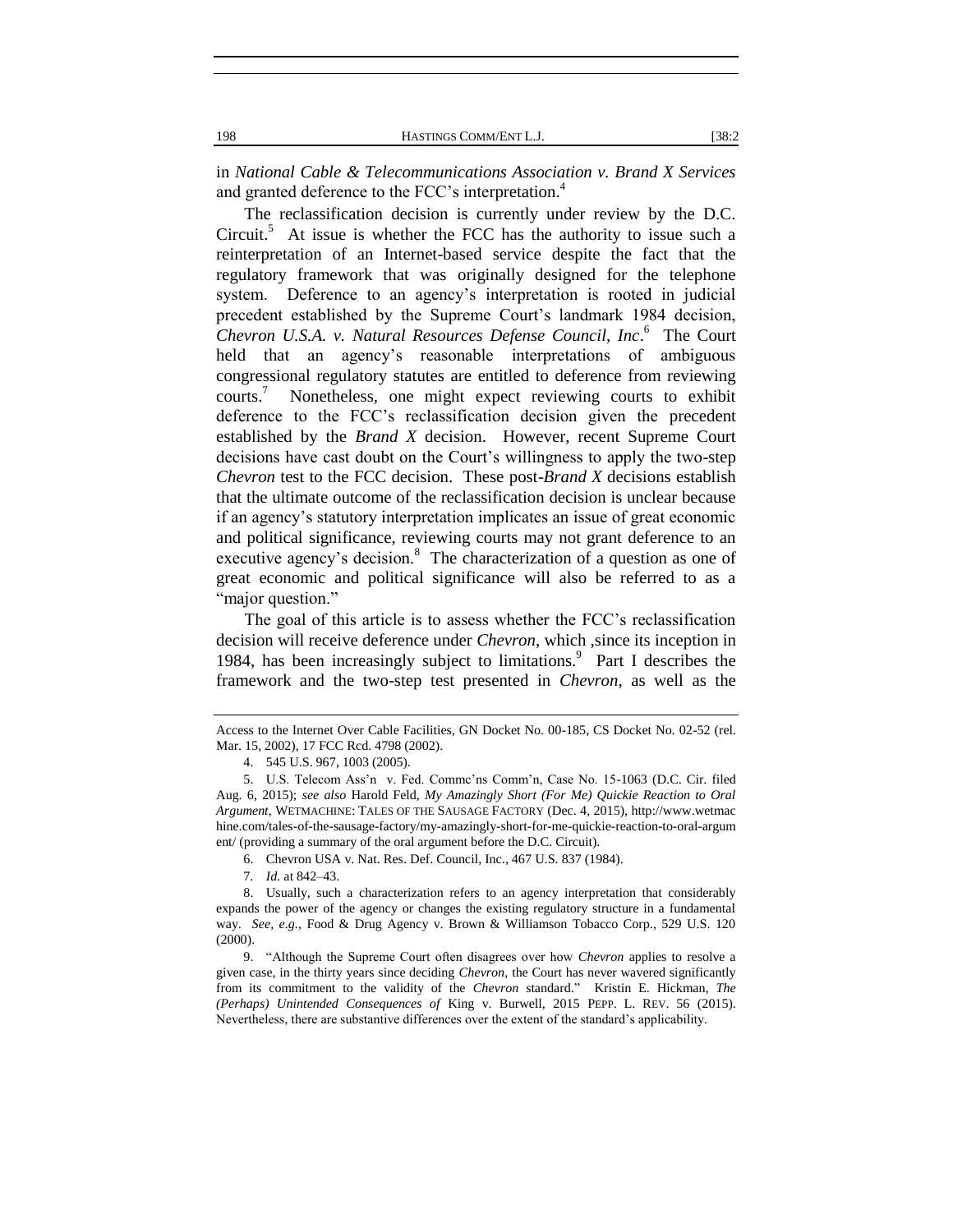emergence of limits on the use of the test. The limitations are manifested in the creation of a "step zero" which identifies necessary conditions that must be satisfied before proceeding to the two-step test. Part II introduces and analyzes recent Supreme Court decisions that are likely to affect the 2015 Open Internet reclassification decision. Part II also discusses the growing concern among members of the Supreme Court over the expansion in size and authority of the administrative state and the future reliance on agency deference. Part III provides a brief conclusion.

#### **II. The** *Chevron* **Framework.**

The *Chevron* decision was highly innovative with its development of a two-step test for balancing interpretive power between agencies and the courts. Statutes contain instructions from Congress as to how a specific regulatory regime should be implemented. Some of these instructions clearly state the intent of Congress, while others (if not most) contain an element of ambiguity.<sup>10</sup> In step 1 of *Chevron* analysis, the reviewing court is solely responsible for determining whether the statutory language clearly expresses the intent of Congress in answering the specific question under consideration.<sup>11</sup> If the intent is clear, then Congress's interpretation must be given full effect, and the court's analysis ends.<sup>12</sup> Both the court and the agency must adopt the unambiguous intent of Congress. This step enforces Congress's legislative power when the legislative intent is clear. However, a statute often contains ambiguous language that is open to different reasonable interpretations, requiring an analysis of step two.

If the court finds that the statutory language is ambiguous as to Congress's intent, then the court begins step 2 of the *Chevron* analysis.<sup>13</sup> Ambiguous language presumes that Congress has given the agency the discretion to choose its preferred option from the set of policy options. These policy options, referred to as the "policy space," are considered to be reasonable interpretations of the unclear statute.<sup> $14$ </sup> The court is responsible for determining the boundaries of the policy space available for the agency.

<sup>10.</sup> For purposes of the article, ambiguity is defined to be present when more than one reasonable interpretation of the statute in question exists. The focus of the article concerns which federal government institution should have the interpretive authority to resolve the ambiguity.

<sup>11</sup>*. Chevron* at 842–43.

<sup>12</sup>*. Id.* at 842.

<sup>13</sup>*. Id.* at 843.

<sup>14.</sup> The descriptive term "policy space" is adopted from legal scholar E. Donald Elliott. *See* E. Donald Elliott, Chevron *Matters: How the* Chevron *Doctrine Redefined the Roles of Congress, Courts, and Agencies in Environmental Law*, 16 VILL. ENVTL. L.J. 1, 12 (2005). The article is a highly insightful account of the real world effects of *Chevron* regarding how actual policy choices are made and who has the power within an agency to influence such decisions as an administrative agency administers a regulatory statute characterized by significant ambiguity.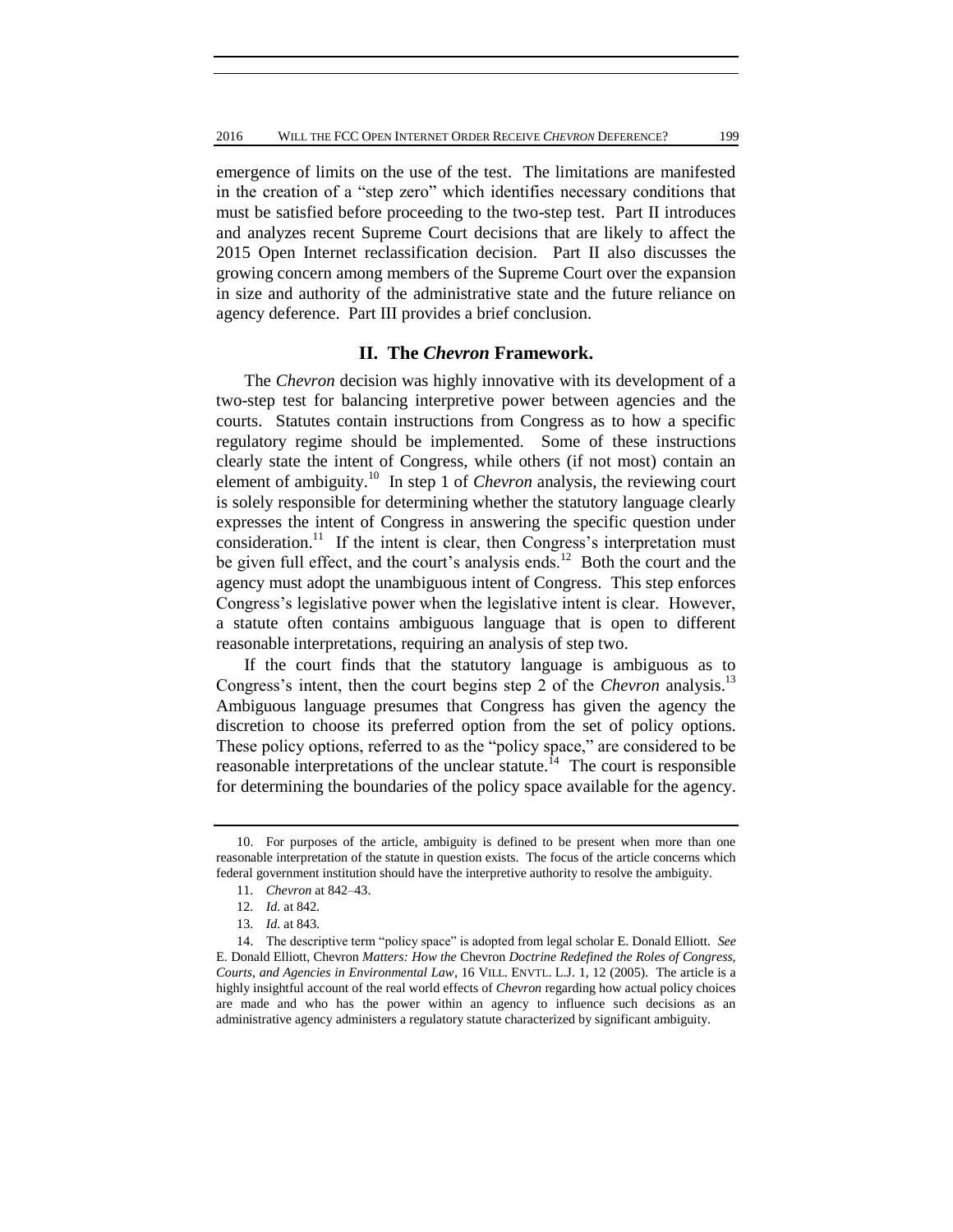If the agency selects a policy option from within that space, the option is deemed a permissible and reasonable interpretation of the ambiguous language.<sup>15</sup> The court then defers to the agency's interpretation regardless if the court agrees it is the best option within the policy space.<sup>16</sup> However, if the court determines that the policy option selected by the agency is outside the bounds of a reasonable policy option—outside the policy space—the court may reject the agency's interpretation.<sup>17</sup> The two-step *Chevron* analysis provided a novel solution to help determine which branch of government Congress has delegated power to interpret ambiguous statutory language, based on a critical implicit assumption that interpretation of ambiguous language is a resolution of a policy dispute.<sup>18</sup>

In *Chevron*, at issue was the meaning of the term "stationary source."<sup>19</sup> Using the ordinary tools of statutory construction, the D.C. Circuit determined that the term was ambiguous.<sup>20</sup> The Environmental Protection Agency ("EPA") considered two interpretations of "stationary source" within the policy space—single source or bubble concept—and the EPA selected the bubble concept option.<sup>21</sup> The D.C. Circuit rejected the EPA's interpretation because it determined that it was not the best of the reasonable options.<sup>22</sup> The Supreme Court disagreed, stating that the D.C. Circuit "misconceived the nature of its role in reviewing the regulations at issue," and instead found the EPA's policy choice to be the appropriate interpretation since it was deemed a reasonable interpretation of ambiguous language. $^{23}$ 

The 2015 Open Internet Order involves the statutory definition of telecommunications service and its application to the factual particulars of BIAS to determine if broadband access service qualifies as a telecommunications service.<sup>24</sup> In *Brand X*, the Supreme Court analyzed a similar order to determine whether the factual particulars of cable modem Internet access service were such that the service contained a distinct

<sup>15</sup>*. Chevron*, 467 U.S. at 843.

<sup>16</sup>*. Id.* at 845.

<sup>17</sup>*. See id.*

<sup>18.</sup> Richard J. Pierce Jr., *Reconciling* Chevron *and Stare Decisis*, 85 GEO. L. J. 2225, 2228– 29 (1997) ("Thus, the [*Chevron*] Court recognized that the process of adopting constructions of an ambiguous statute is not resolution of an issue of law, but resolution of a policy dispute. The Court assigned the task of resolving such policy disputes to agencies.").

<sup>19</sup>*. Chevron*, 467 U.S. at 840.

<sup>20</sup>*. Id.* at 841.

<sup>21</sup>*. Id.* at 840.

<sup>22</sup>*. Id.* at 842.

<sup>23</sup>*. Id.* at 845. It is not clear that the D.C. Circuit misconceived its role based on pre-Chevron jurisprudence but rather that the Supreme Court in its opinion changed the role of reviewing courts.

<sup>24. 2015</sup> Open Internet Order, *supra* note 2.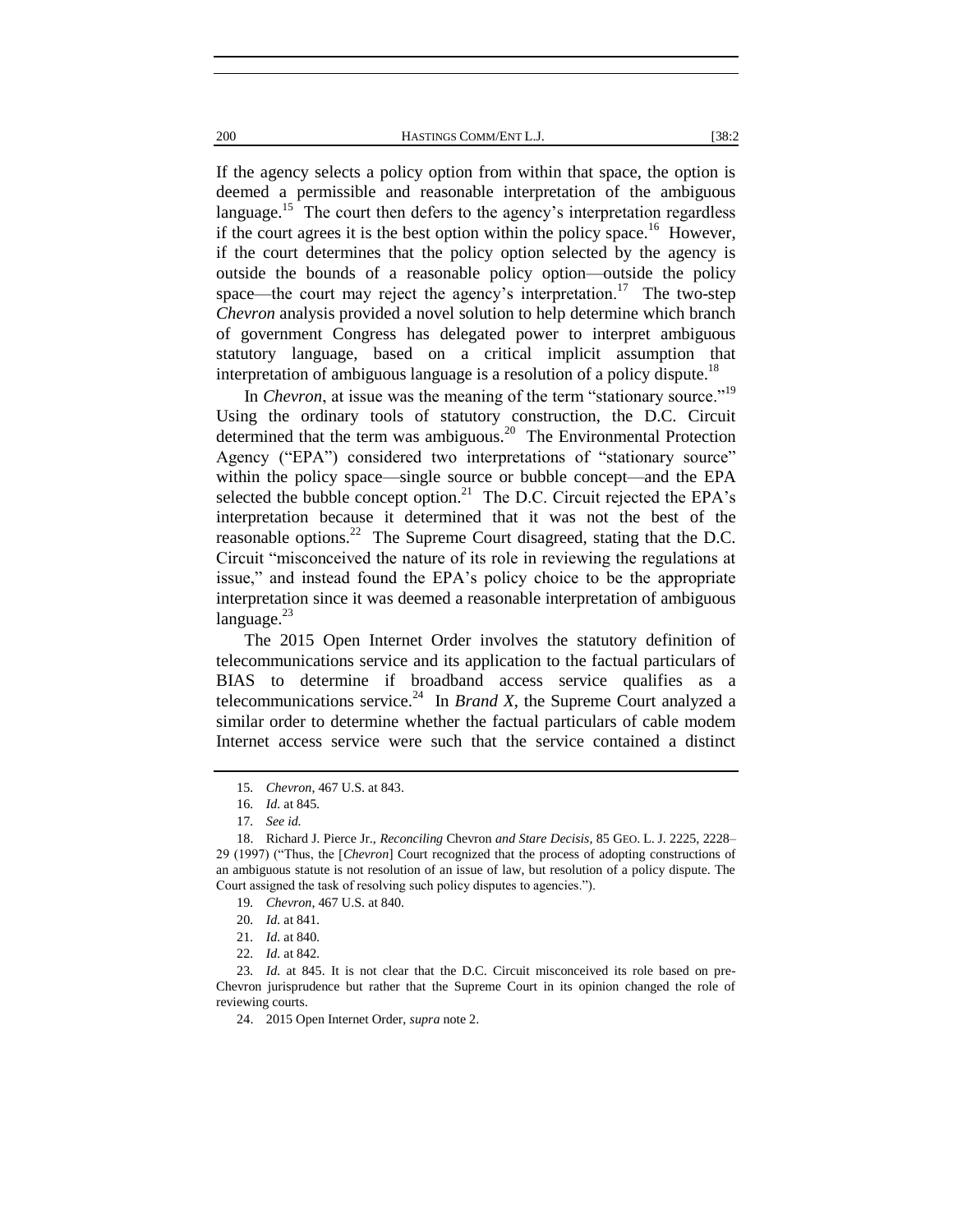telecommunications service component.<sup>25</sup> The Court first determined that the statutory definition of "offer" in terms of telecommunications service was ambiguous under its *Chevron* step 1 analysis.<sup>26</sup> Under *Chevron* step 2 analysis, the Court deemed two options were reasonable choices within the policy space for the FCC to select: (1) cable modem service did not contain a distinct telecommunications service but instead was an integrated information service; or (2) cable modem service contained two distinct components, a telecommunications service and an information service. $27$ The FCC chose the integrated information service classification, and the Supreme Court upheld the interpretation.<sup>28</sup> In the 2015 Open Internet Order, the FCC reconsidered this previous interpretation characterized by changing facts and circumstances, and reclassified BIAS solely as a telecommunications service subject to Title II regulations.<sup>29</sup> However, the FCC felt it was unnecessary to impose all of the regulations and used its forbearance authority to exempt them from several major Title II regulations in order to adapt the regulatory regime to the realities of the Internet.<sup>30</sup>

*Chevron* identified three main justifications for allocation of interpretive authority to agencies: (1) agency expertise and familiarity with the intimate details of the regulatory regime; (2) the political accountability of agencies, under the supervision of the President, for the resolution of policy disputes; and (3) the intent of Congress to delegate interpretive authority to agencies to resolve ambiguities in statutory language.<sup>31</sup> The *Chevron* framework assumes that agencies are better prepared to resolve questions of interpretation that implicate policy tradeoffs attributable to statutory ambiguity compared to unelected judges with general knowledge.<sup>32</sup> A strength of the *Chevron* framework is that it works to prevent the judiciary from intruding on policy disputes that are the proper responsibility of the political branches of government. It is unquestionably true that initially *Chevron* significantly increased the authority of executive

<sup>25.</sup> Nat'l Cable & Telecomms. Ass'n v. Brand X Servs., 545 U.S. 967, 989–91 (2005).

<sup>26</sup>*. Id.* at 986–87.

<sup>27</sup>*. Id.* at 970.

<sup>28</sup>*. Id.* at 971.

<sup>29.</sup> Pierre C. Hines, *The Third Way 2.0: Evaluating the Title II Reclassification and Forbearance Approach to Net Neutrality*, 103 GEO. L.J. 1609, 1628 (2015) (explaining the factual circumstances that have changed since the FCC's 2002 order).

<sup>30. 2015</sup> Open Internet Order, *supra* note 2, ¶¶ 331–409, 456–536. The FCC has granted forbearance from some of the stricter Title II regulations such as no unbundling of last-mile facilities, no tariffing, no rate regulation, and no cost accounting rules.

<sup>31</sup>*. Chevron*, 467 U.S. at 865–66.

<sup>32</sup>*. See id.* at 865.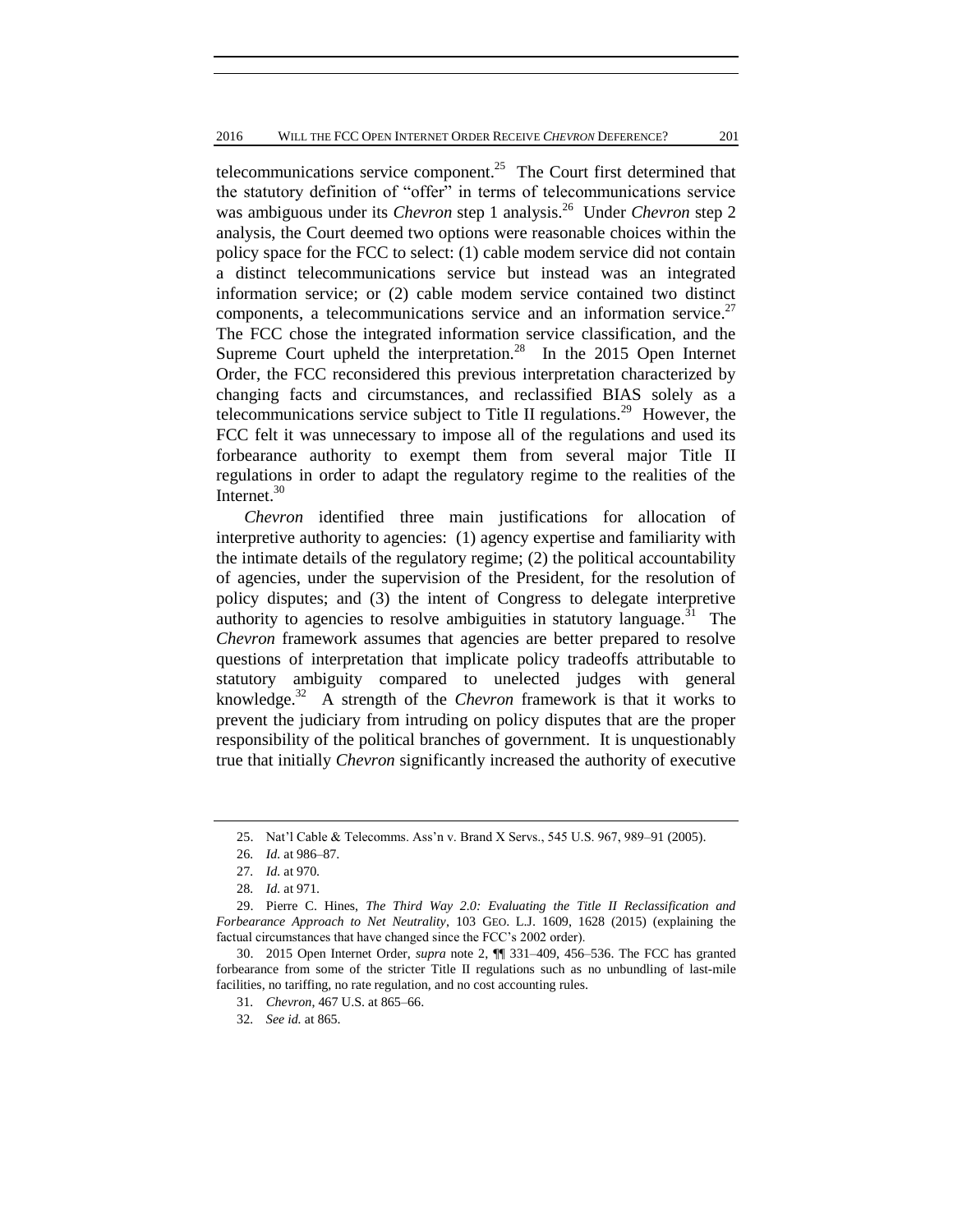agencies by granting deference to their statutory interpretations.<sup>33</sup> It thus disrupted the prevailing balance of power between the branches of the federal government because *Chevron* transferred lawmaking power from Congress to agencies, and interpretative power from the courts to agencies.<sup>34</sup> At the same time, a weakness of the *Chevron* framework is the judiciary's limited ability to ensure that the executive branch does not encroach on the policymaking responsibilities of the legislative branch. This concern has resulted in ongoing judicial efforts to limit the executive branch's legislative and judicial powers in order to restore proper power back to Congress and the courts.

Attempts to limit the balance of power consequences of *Chevron* resulted in the creation of "step zero" prior to invoking the *Chevron* analysis.<sup>35</sup> Step zero identifies conditions that must be satisfied prior to utilizing the two-step framework.<sup>36</sup> One prior condition of interest is whether, in the case of statutory ambiguity, Congress intended to delegate interpretive authority to an agency. The *Chevron* decision was viewed as expanding, in the face of ambiguity, the power of agencies in a relatively unconstrained manner.<sup>37</sup>

Whether a congressional delegation exists is often connected to whether the issue requiring interpretation is one of significant economic and political interest, or a "major question."<sup>38</sup> This connection was first discussed by the Supreme Court when the Food and Drug Agency ("FDA") interpreted the Food, Drug, and Cosmetic Act to authorize regulation of tobacco products.<sup>39</sup> The Supreme Court considered the statutory language,

<sup>33</sup>*. See* Linda D. Jellum, *The Impact of the Rise and Fall of* Chevron *on the Executive's Power to Make and Interpret Law*, 44 LOY. U. CHI. L.J. 141 (2012).

<sup>34</sup>*. Id.*

<sup>35.</sup> Thomas W. Merrill & Kristin E. Hickman, Chevron*'s Domain*, 89 GEO. L.J. 833, 836 (2001) (coining the term "step zero"); Cass R. Sunstein, Chevron *Step Zero*, 92 VIRGINIA L. REV. 187 (2006) (explaining the historical development of the step zero conditions in relevant Supreme Court cases).

<sup>36.</sup> A complete step zero inquiry would include important issues such as the form of the agency interpretation and whether the agency used its general lawmaking or adjudicatory powers in forming its interpretation. *See* United States v. Mead Corp., 533 U.S. 218 (2001). These two threshold requirements in *Mead* are not explored below since they are unlikely to be subject to dispute in the 2015 Open Internet case.

<sup>37.</sup> Thomas W. Merrill, *Step Zero After* City of Arlington, 83 FORDHAM L. REV. 753, 759 (2014) ("Taken literally, the idea that any gap or ambiguity is an implied delegation to an agency would represent a massive expansion of administrative authority."); Cynthia R. Farina, *Statutory Interpretation and the Balance of Power in the Administrative State*, 89 COLUM. L. REV. 452, 460 (1989) ("*Chevron*'s language so narrowly circumscribed the judicial function in statutory interpretation that it was difficult, at first, to believe Justice Stevens' opinion could be taken literally."). Justice Stevens, of course, was the author of the *Chevron* decision.

<sup>38</sup>*. See* Food & Drug Agency v. Brown & Williamson Tobacco Corp., 529 U.S. 120 (2000).

<sup>39.</sup> Food & Drug Agency v. Brown & Williamson Tobacco Corp., 529 U.S. 120 (2000).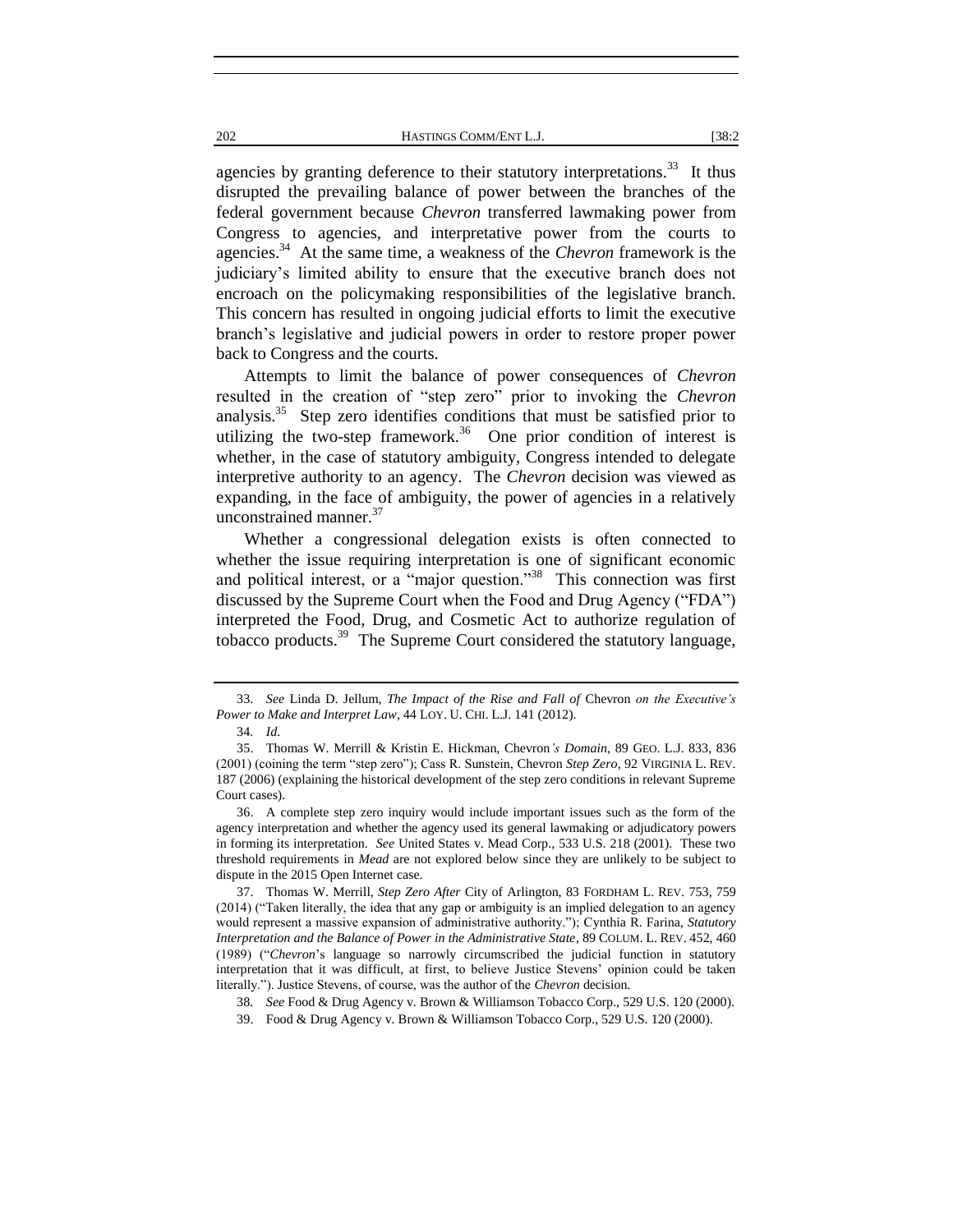regulatory structure, and subsequent congressional action.<sup>40</sup> In its *Chevron* step 1 analysis, the Court concluded the statute's intent was clear, and thus the FDA lacked jurisdiction to regulate tobacco products.<sup>41</sup> The Court placed the greatest weight on its evaluation of the actual intent of Congress rather than on the literal wording of the disputed statute.<sup>42</sup> Although resolving the issue at *Chevron* step 1, the Court then discussed the idea that Congress was unlikely to delegate such an important question to an agency.<sup>43</sup> This suggests that the concerns that led to the creation of step zero motivated the Court to pursue a more aggressive step 1 statutory interpretation. The presence of a "major question" has played a key role in recent Supreme Court cases, and will likely affect how the D.C. Circuit rules in the challenge to the 2015 Open Internet Order. In order to facilitate the analysis, this article presumes that the 2015 Open Internet case can be described as including a major question, that is, a case with significant economic and political ramifications.

## **III. Lessons from Supreme Court Cases Applicable to the FCC's Reclassification Decision**

#### **A. Three Cases with Lessons for the 2015 Open Internet Order**

*Utility Air Regulation Group v. EPA* concerned the EPA's statutory interpretation of an ambiguous provision in the Clean Air Act ("CAA").<sup>44</sup> The Court analyzed the case under the *Chevron* framework, and rejected the EPA's interpretation because it exceeded the boundary of a reasonable interpretation.<sup>45</sup> The lessons generated by *UARG* and subsequent cases will be applied in Part II.b to examine the 2015 Open Internet Order.

In *UARG*, the EPA argued that its motor-vehicle greenhouse-gas regulations automatically triggered permitting requirements under the CAA's Prevention of Significant Deterioration ("PSD") and Title V programs for stationary sources solely on the basis that stationary sources

<sup>40</sup>*. Id.*

<sup>41</sup>*. Brown & Williamson*, 529 U.S. 120.

<sup>42.</sup> There are different views (such as focusing on the text of the statute versus focusing on the intent of Congress) regarding the proper way to conduct statutory interpretation when a reviewing court conducts the search for statutory clarity in *Chevron* step 1.

<sup>43</sup>*. Brown & Williamson*, 529 U.S. at 159. ("Deference under *Chevron* to an agency's construction of a statute that it administers is premised on the theory that a statute's ambiguity constitutes an implicit delegation from Congress to the agency to fill in the statutory gaps. In extraordinary cases, however, there may be reason to hesitate before concluding that Congress has intended such an implicit delegation."). Apparently, the question in the tobacco case was extraordinary.

<sup>44.</sup> Utility Air Regulatory Group v. EPA (*UARG*), 134 S. Ct. 2427, 2453 (2014).

<sup>45</sup>*. Id.* at 2443–44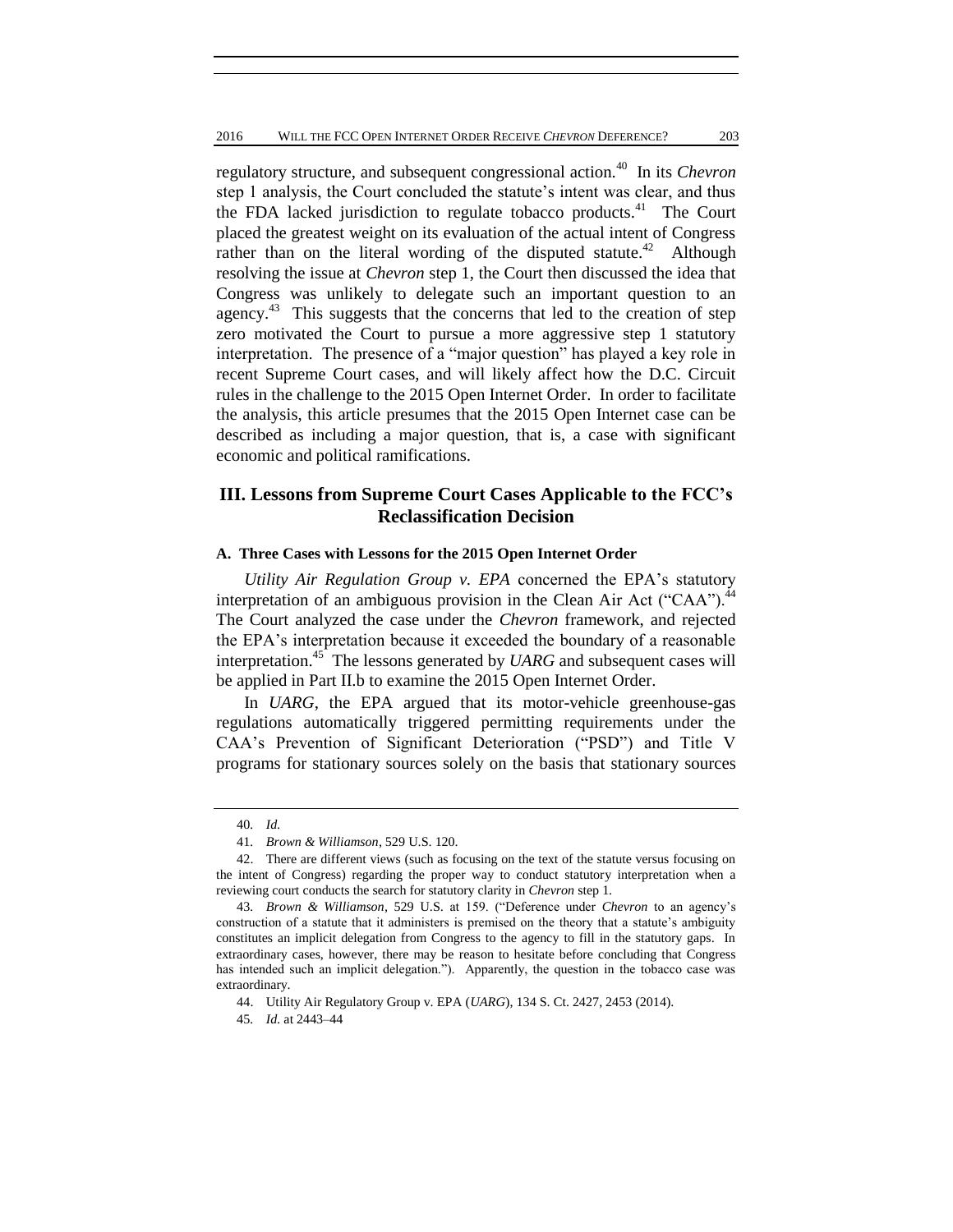emit greenhouse gases.<sup>46</sup> The Court rejected EPA's assertion under *Chevron* step 2 analysis, finding that interpretation was not permissible.<sup>47</sup> The Court reasoned that, in order to determine if an interpretation is reasonable, the agency's interpretation of the ambiguous provision must be consistent "with the design and structure of the statute as a whole."<sup>48</sup> The first lesson from *UARG* is that a reasonable statutory interpretation must account for both the specific language in the provision under investigation and the overall design and structure of the governing act. The EPA acknowledged that its interpretation would unreasonably incorporate a tremendous number of small stationary sources into the two programs when the permitting requirements were clearly intended by Congress to apply only to a handful of large sources.<sup>49</sup>

Second, the Court reasoned that the EPA's interpretation was unreasonable given its significant impact on the economy, and it was unclear whether Congress intended the EPA to have the discretion to make such a major decision.<sup>50</sup> UARG indicates that Congress unlikely delegated interpretive authority to an agency for such a major question as it had earlier concluded in *Brown & Williamson*. This lesson is a manifestation of the failure of the *Chevron* framework to provide for an effective judicial check on interpretations by the executive branch that may aggrandize its quasi-legislative power.

Finally, the EPA tried to save its interpretation by tailoring language in another part of the CAA, which contained unambiguous numerical thresholds that trigger PSD and Title V permitting.<sup>51</sup> The EPA adjusted "the levels at which a source's greenhouse-gas emissions would oblige it to undergo PSD and Title V permitting."<sup>52</sup> Specifically, the EPA raised these numerical thresholds in order to accommodate its interpretation to the realities of the much higher volume of greenhouse-gas emissions than those of conventional pollutants.<sup>53</sup> The majority was dismayed at such a

<sup>46</sup>*. Id.* at 2434. The EPA first argued that its interpretation was compelled but the Court disagreed. The analysis in this article focuses on EPA's alternative position, based on an assumption that the statute is ambiguous.

<sup>47</sup>*. Id.*

<sup>48</sup>*. Id.* at 2442.

<sup>49</sup>*. Id.* at 2443.

<sup>50</sup>*. Id.* at 2444. The Court's reasoning relied on its analysis in *Brown & Williamson*: "When an agency claims to discover in a long-extant statute an unheralded power to regulate 'a significant portion of the American economy,' we typically greet its announcement with a measure of skepticism. We expect Congress to speak clearly if it wishes to assign to an agency decisions of vast 'economic and political significance.'" 529 U.S. 120, 159 (2000).

<sup>51</sup>*. UARG*, 134 S. Ct. at 2444.

<sup>52</sup>*. Id.* at 2444–45.

<sup>53</sup>*. Id.* at 2445.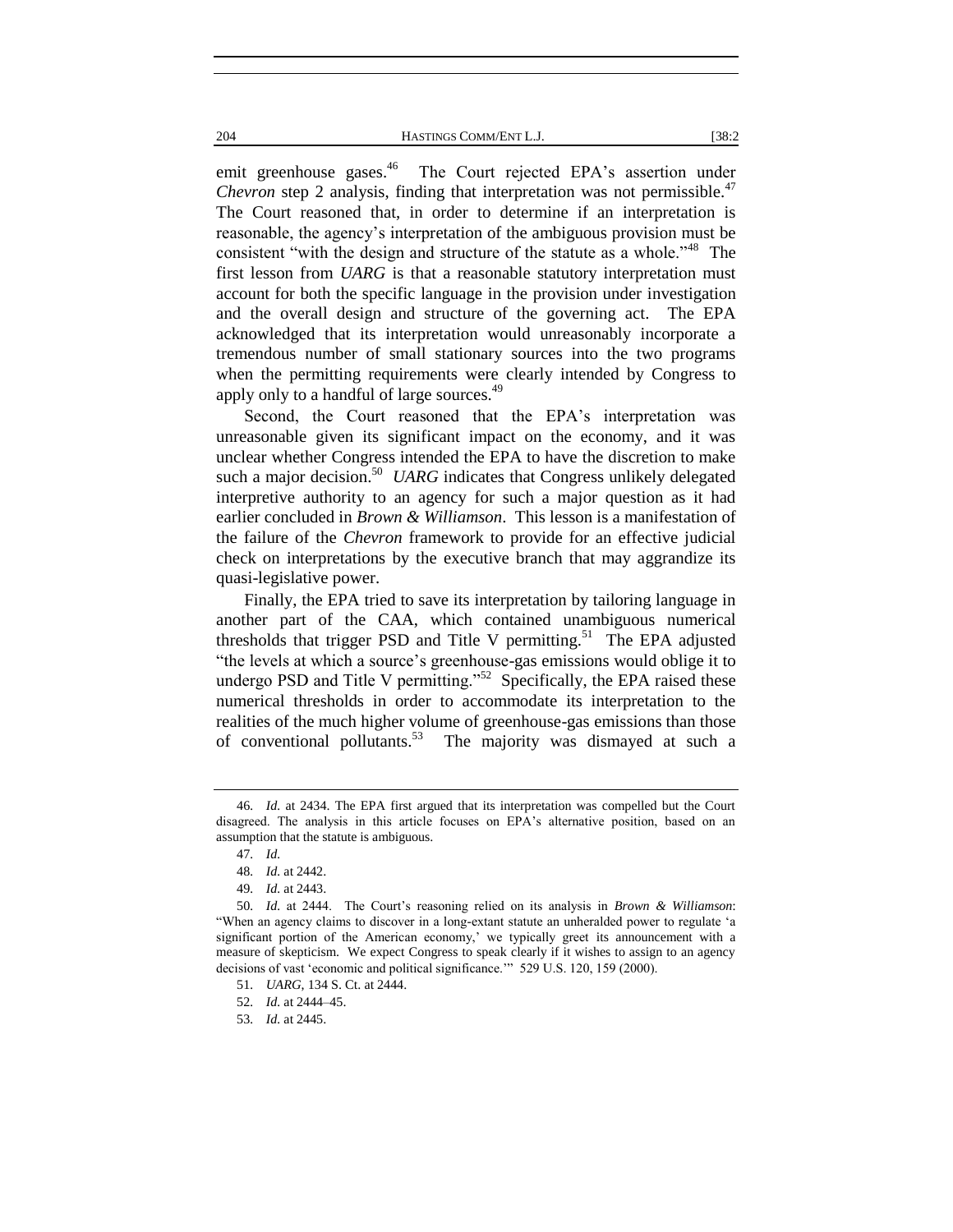transparent assertion of legislative power by the EPA, and in harsh words concluded that the tailoring rule was a blow to the Constitution's separation of powers doctrine since the agency had no authority to rewrite unambiguous language of Congress.<sup>54</sup> The third lesson of *UARG* shows that when Congress provides unambiguous language in one part of a statute, an agency is not free to amend that language in order to make its interpretation of another part of the statute reasonable.

*King v. Burwell*<sup>55</sup> provides additional insight to how the Court may approach its review of the 2015 Open Internet Order. *King* involved the Internal Revenue Service ("IRS") interpretation of a provision in the Affordable Care Act ("ACA").<sup>56</sup> The majority rejected use of the *Chevron* framework and developed its own de novo interpretation of what constitutes an ambiguous statute; ironically, the same interpretation the IRS had proposed.<sup>57</sup> Rejecting use of the *Chevron* framework is surprising at first blush, because the IRS's interpretation involved a political decision involving a policy tradeoff between two objectives—universal health insurance and federalism—of the ACA. The *Chevron* framework typically applied to situations involving an ambiguous provision with alternative interpretations that each resolve a policy conflict—the conflict between economic growth and environmental protection—in a different way.<sup>58</sup> A policy conflict emanating from alternative interpretations involving predominantly political, not legal, considerations is a prototypical candidate for *Chevron* deference.

The Court rejected utilizing the *Chevron* two-step test for two reasons. First, the Court invoked the major question exception using *Brown & Williamson* language denoting a question of deep "economic and political significance," and thus characterized the case as extraordinary.<sup>59</sup> This allowed the Court to reject the *Chevron* assumption that statutory ambiguity meant that Congress intended for an agency to fill in the gaps in the statute.<sup>60</sup> The Court may refuse to use the *Chevron* framework if it concludes that the question at issue is so important or major that the Court should have the power to resolve any ambiguity. $^{61}$  This approach may be

<sup>54</sup>*. Id.* at 2445–46.

<sup>55. 135</sup> S. Ct. 2480 (2015).

<sup>56</sup>*. Id.*

<sup>57</sup>*. Id.*

<sup>58.</sup> Abigail R. Moncrieff, King*,* Chevron*, and the Age of Textualism*, 95 B.U. L. REV. ANNEX 1, 4 (2015).

<sup>59</sup>*. King*, 135 S. Ct. at 2488–89.

<sup>60</sup>*. Id.*

<sup>61</sup>*. See id.* A common objection to this position is whether one can identify a standard to distinguish major from minor questions that is administrable. It is at least arguable that the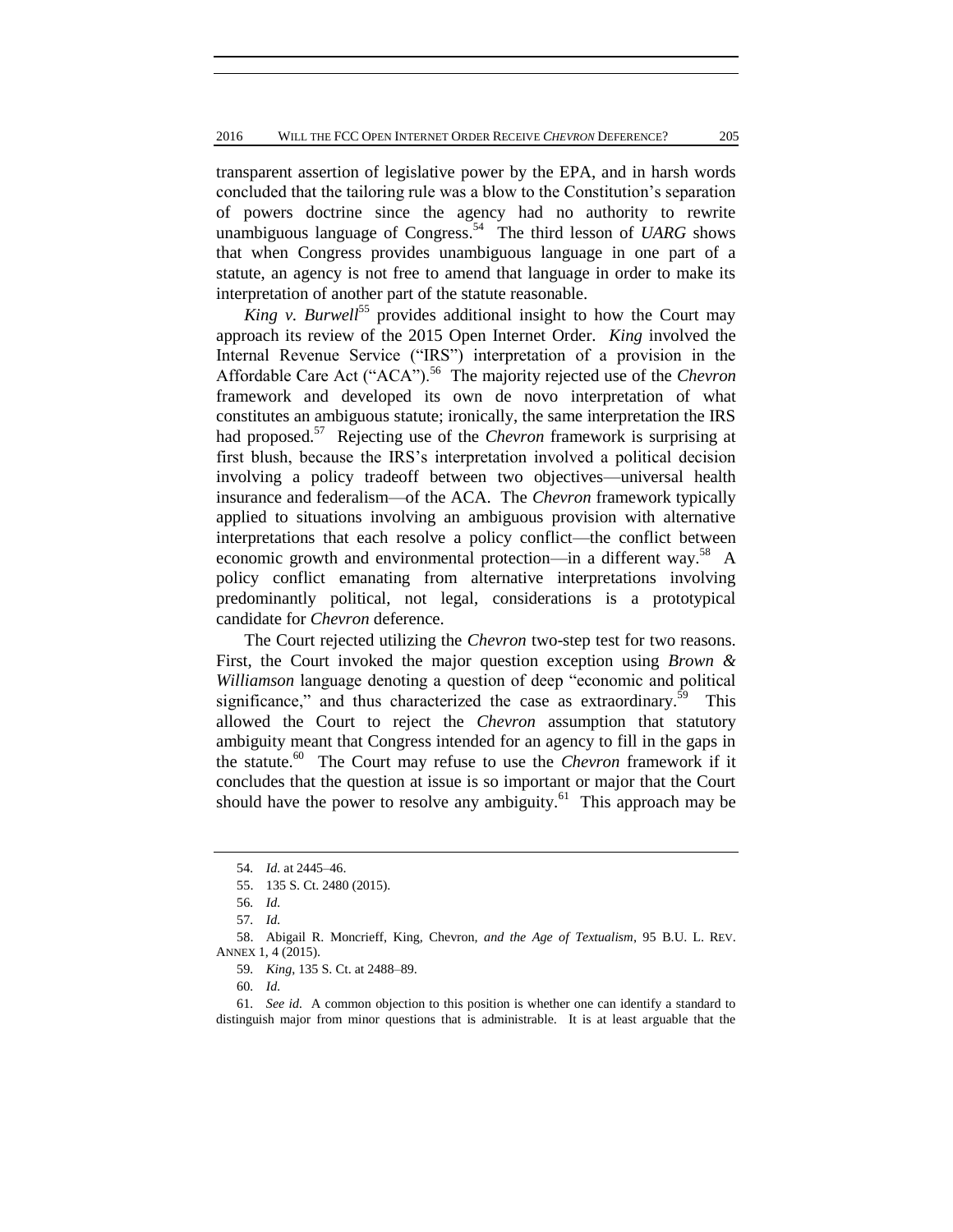repeated in future cases as the Court becomes increasingly concerned with encroachment by the executive branch on the powers belonging to the two other branches of government.<sup>62</sup>

The second reason offered in *King* for rejecting *Chevron* deference is that the IRS lacked expertise in crafting health insurance policy.<sup>63</sup> This directly challenges an assumption of *Chevron* that politically accountable agencies are more qualified to resolve policy conflicts than unelected judges. The takeaway appears to be that it is now the prerogative of the courts to decide if the agency that Congress has charged with administering a statute is qualified to do so. This opens up a new avenue of attack, with no specified boundaries, for courts to challenge the legitimacy of the *Chevron* framework.<sup>64</sup>

*City of Arlington v. FCC*<sup>65</sup> predicts a likely outcome of the challenge to the FCC's 2015 Open Internet Order. *City of Arlington* addressed whether *Chevron* deference is appropriate in a situation where the question of interest concerned the scope of the FCC's jurisdiction.<sup>66</sup> Using the *Chevron* framework, the Court ultimately found the statute to be unambiguous and thus the FCC's interpretation of its own statutory jurisdiction was a reasonable construction.<sup>67</sup> In short, *Chevron* deference applies to questions both plainly within an agency's authority and to those that test the boundaries of that authority.<sup>68</sup>

Both sides of the opinion seem to indicate that it is futile for the Court to attempt to distinguish jurisdictional from nonjurisdictional interpretations.<sup>69</sup> Instead, the disagreement centered on the majority's position that general grant of rulemaking power was sufficient to indicate that Congress intended for the agency to resolve the ambiguity, or the

63*. King*, 135 S. Ct. at 2489.

64. Another unusual aspect of the case is the ACA seem to give the IRS authority to resolve an ambiguity over the specific provision in question. Lederman & Dugan, *supra* note 62, at 75.

- 65. City of Arlington v. Fed. Commc'ns Comm'n, 133 S. Ct. 1863 (2013).
- 66*. Id.* at 1866.
- 67*. Id.* at 1874.
- 68*. Id.* at 1868.

69. Justice Scalia most eloquently described why the distinction is without merit: "The argument against deference rests on the premise that there exist two distinct classes of agency interpretations: Some interpretations-—the big, important ones, presumably—define the agency's 'jurisdiction.' Others—humdrum, run-of-the-mill stuff—are simply applications of jurisdiction the agency plainly has. That premise is false, because the distinction between 'jurisdictional' and 'nonjurisdictional' is a mirage." *Id.*

interpretation in *Chevron* had economic and political consequences for the American economy that were major.

<sup>62.</sup> Leandra Lederman & Joseph C. Dugan, King v. Burwell*: What Does It Portend for* Chevron*'s Domain?*, 2015 PEPP. L. REV. 72, 80–81 (2015) ("*King* may also suggest that our onetime expectations regarding judicial deference to agency interpretations may require reevaluation.").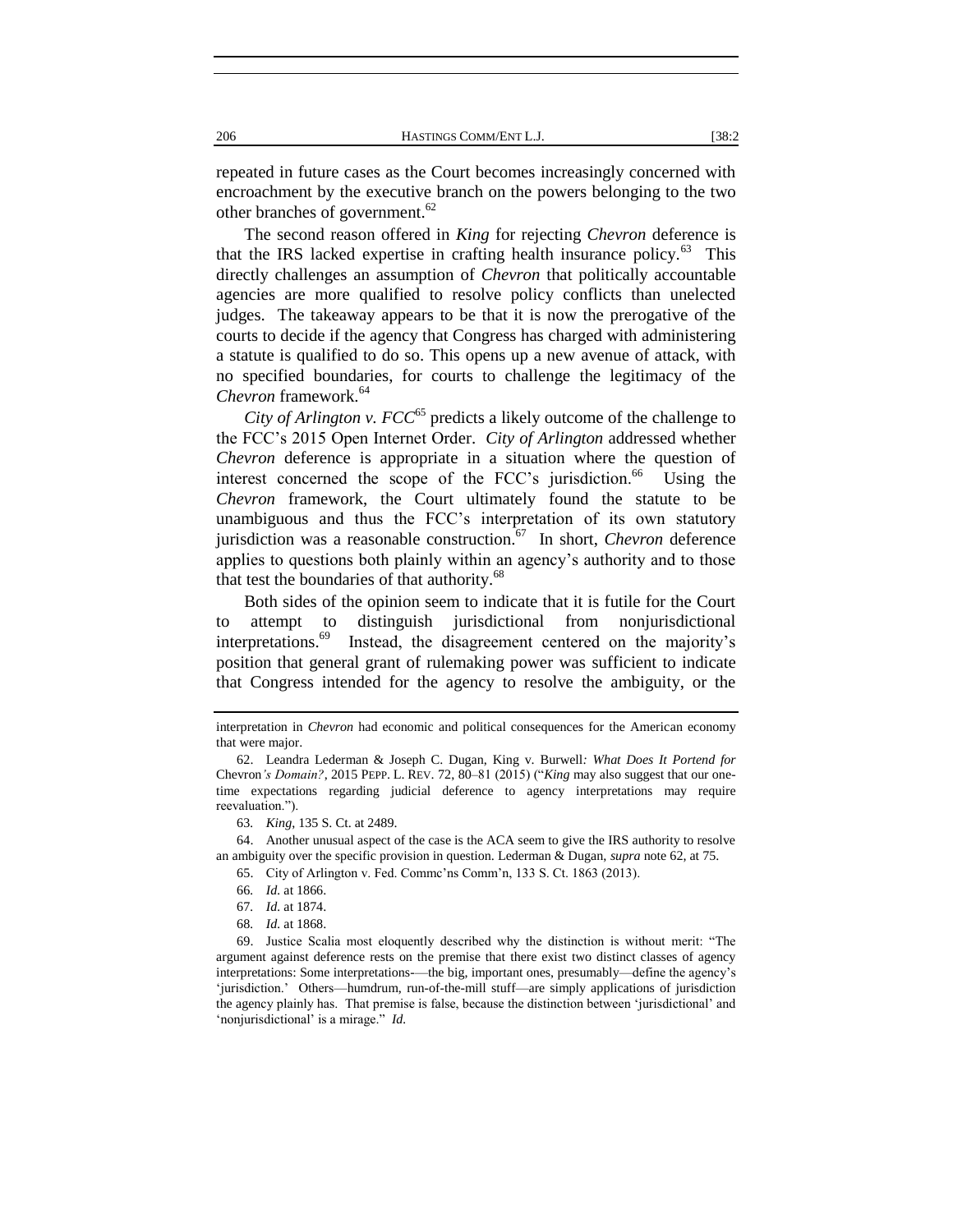dissent's position that the Court should decide de novo that Congress delegated authority to resolve the specific provision and question of interest. In short, the dissent unsuccessfully argued for adding another threshold step zero condition prior to application of the *Chevron* framework.<sup>70</sup>

The controversy in *City of Arlington* illuminates the majority's interest in preserving *Chevron* deference because it allocates interpretative power to the executive branch at the expense of the judiciary. However, the dissent's concern is that the judiciary retains an ability to monitor the distribution of legislative power from the legislative branch to the executive branch. The lesson of *City of Arlington* shows that beneath the surface of the case is a simmering, ongoing disagreement among the Supreme Court regarding the most important role of the judiciary in an era of a growing administrative state, the increasing tendency of Congress to write complicated and ambiguous statutes, and a well-established judicial precedent in *Chevron* which favors allocation of interpretive power to agencies.<sup>71</sup> The majority won this battle for retaining the interpretative power of an agency, but a similar battle will likely take place over the interpretative power exercised by the FCC in its reclassification decision in the 2015 Open Internet Order.

#### **B. Application of the Lessons to the FCC's Reclassification decision**

Under the *Brand X* decision, the Court may determine that it should apply the *Chevron* framework, or at least the threshold conditions for the framework to analyze the reclassification decision. The Court could strike down the FCC's decision at step zero (as in *King* and the dissent in *City of Arlington*), at *Chevron* step 1 (as in *Brown & Williamson*), or at *Chevron* step 2 (as in *UARG*). On the other hand, *Brand X* and the majority decision in *City of Arlington* seem to favor the FCC's position.

Following a lesson from *UARG*, one argument for invalidating the FCC reclassification decision centers on whether an interpretation that BIAS is a telecommunications service can be determined to reside outside the policy space of reasonable interpretations, given the design and structure of the statute as a whole. Arguably, the FCC interpretation is inconsistent with

<sup>70</sup>*. Id.* at 1883 (Roberts, C.J., dissenting).

<sup>71.</sup> Andrew M. Grossman, City of Arlington v. FCC*: Justice Scalia's Triumph*, CATO SUPREME COURT REV. 331, 332 (2012-2013) ("Scalia's majority opinion sets the stage for a heated debate with Chief Justice John Roberts, writing in dissent, on the role of the courts in policing the administrative state. Where Scalia is concerned about marking the boundary between the judicial branch and the political branches, the chief justice frets over Congress's unbounded delegation of authority to administrative agencies, which themselves are barely checked by the president or the courts.").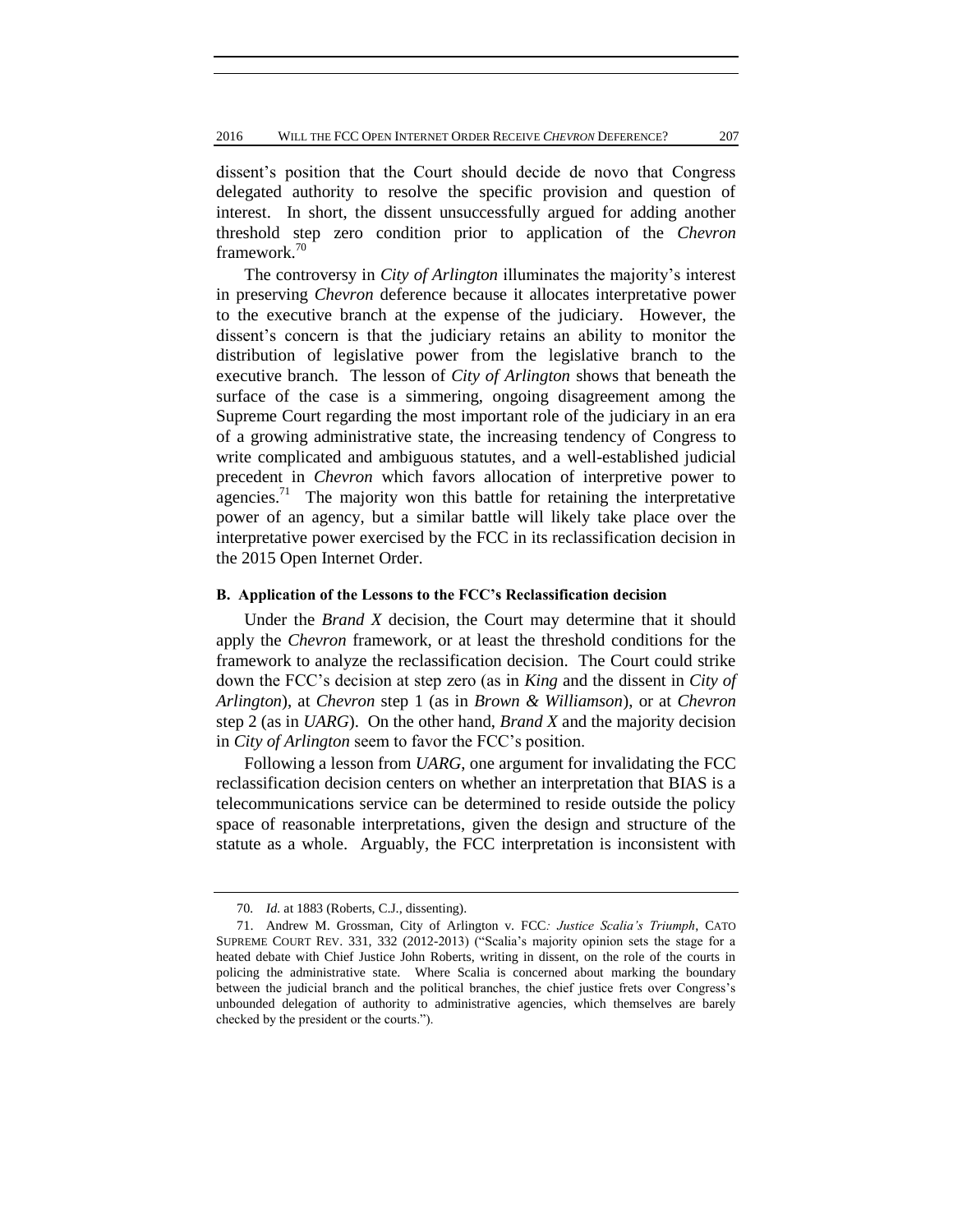the deregulatory objective of the 1996 Telecommunications Act amendments<sup>72</sup> to the Communications Act.<sup>73</sup> If the Court agrees that a telecommunications service interpretation is inconsistent with the design and structure of the 1996 Act as a whole, a reviewing court is likely to reject the FCC interpretation at step 2 of the *Chevron* analysis.

However, this argument can be rebutted in several ways. First, one can view the development of broadband access technologies as the next step in the technological evolution of communications networks. Instead of separate networks dedicated to the delivery of voice (telephones), video (cable), and data (Internet), broadband networks are capable of delivering any type of digital content. The traditional FCC focus on last-mile access networks has remained consistent. Second, it is likely that Congress, when it enacted the 1996 Act, expected last-mile access networks would continue to be subject to regulation.<sup>74</sup> Paradoxically, the prior FCC 2002 decision to refrain from regulating broadband access networks may have come as a surprise to Congress. Third, the FCC's decision to regulate broadband access networks is tied to substantial forbearance from Title II regulations in order to adapt telephone regulation to the evolution of convergent broadband communications networks. The FCC has expansive authority to utilize its forbearance power without violating congressional intent.<sup>75</sup> Finally, an equally important objective of the 1996 Act is to promote the development and deployment of advanced communications technologies. Thus, the FCC interpretation can be characterized as an example of the prototypical *Chevron* policy tradeoff between competing objectives deregulation and broadband deployment—which is best resolved by an agency using its expert training and political values and judgments. In summary, the Court in *UARG* rejected the EPA's interpretation because it was an unreasonable interpretation of an unambiguous statute. Here,

<sup>72.</sup> Pub. L. No. 104-104, 110 Stat. 56 (1996).

<sup>73.</sup> Justin Hurwitz, *Regulating the Most Powerful Network Ever*, 10 PERSPECTIVES FROM FSF SCHOLARS 1, 2 (Feb. 19, 2015), http://freestatefoundation.org/images/Regulating\_the\_ Most\_Powerful\_Network\_Ever\_021815.pdf ("It is hard to square the application of Title II . . . to the Internet, or even to just broadband Internet access service. This is particularly hard to justify following the 1996 Act, which was enacted 'to promote competition and reduce regulation' . . . ."). Of course, it is an exaggeration to say that the FCC has proposed to regulate the Internet as opponents to the FCC's reclassification often try to frame the issue. Rather, regulation is narrowly targeted to providers of last-mile broadband access services to end users.

<sup>74.</sup> Verizon v. Fed. Commc'ns Comm'n, 755 F.3d 623, 638 (D.C. Cir. 2014) ("[W]hen Congress passed section 706(a) in 1996, it did so against the backdrop of the Commission's long history of subjecting to common carrier regulation the entities that controlled the last-mile facilities over which end users accessed the Internet."). Section 706 is a provision of the 1996 Act that together with Title II form the basis of the FCC's authority to regulate BIAS. The D.C. Circuit remanded the case back to the FCC, and after an extensive notice-and-comment proceeding, the agency issued the 2015 Open Internet Order.

<sup>75.</sup> This point about forbearance authority will be developed further below.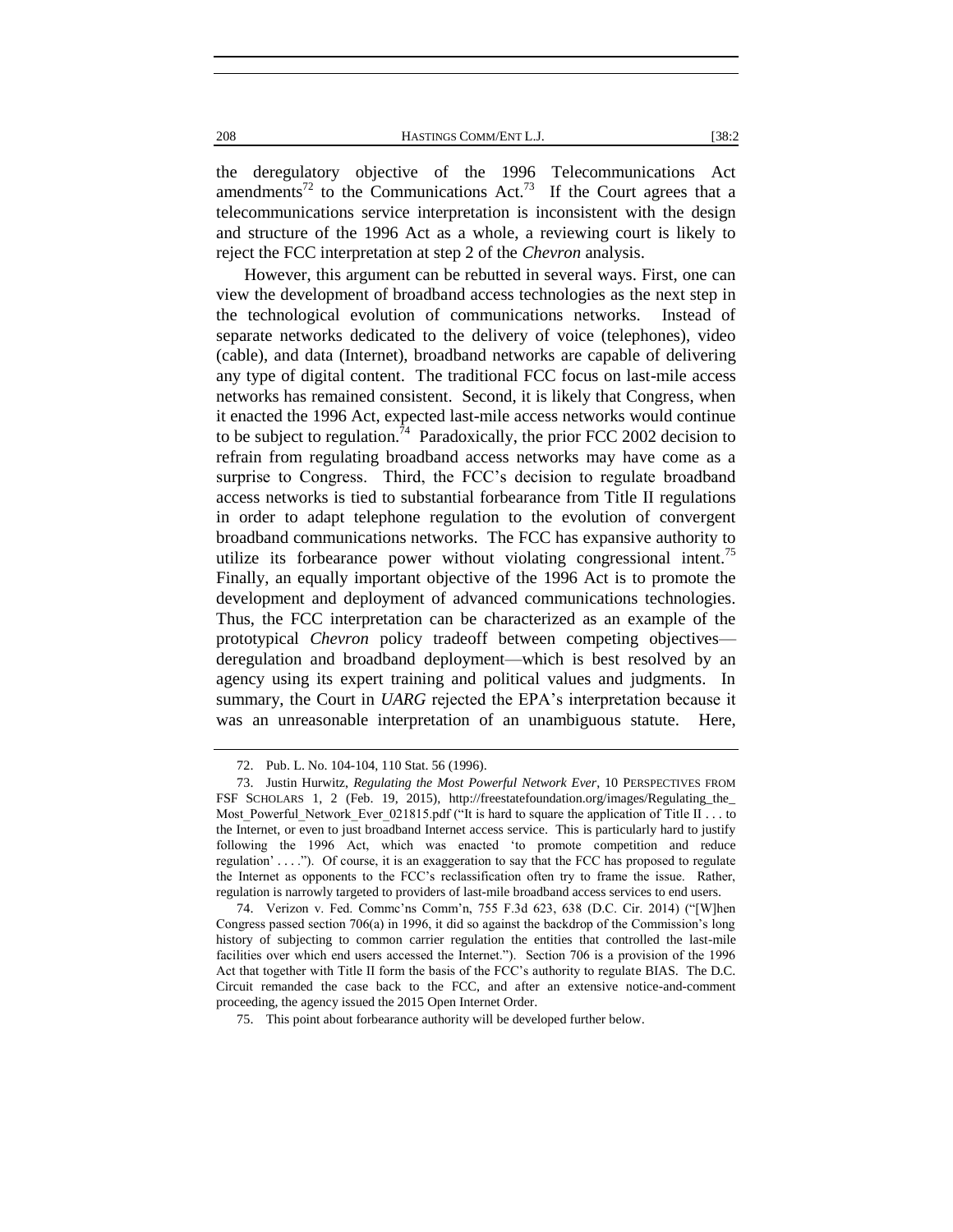2016 WILL THE FCC OPEN INTERNET ORDER RECEIVE *CHEVRON* DEFERENCE? 209

however, the Court is unlikely to strike down the FCC's interpretation on those same grounds.

Perhaps the greatest challenge to the 2015 Open Internet Order concerns the economic and political significance of the reclassification decision. This issue has played a role in the aforementioned lessons identified in all three of the Supreme Court cases discussed above. The D.C. Circuit addressed this specific issue in its examination of the FCC's previous effort to impose open internet rules and concluded that "[t]he circumstances here are entirely different."<sup>76</sup> The D.C. Circuit distinguished the tobacco case: "[t]he Court emphasized that the FDA had not only completely disclaimed any authority to regulate tobacco products, but had done so for more than eighty years, and that Congress had repeatedly legislated against this background."<sup>77</sup> There is no similar denial of regulatory authority or subsequent legislation by the FCC or Congress, respectively, that involves the Internet. Although the D.C. Circuit recognized that regulation of BIAS can be described as involving decisions of great economic and political significance, it concluded that there was "little reason given this history to think that Congress could not have delegated some of these decisions to the Commission."<sup>78</sup> Thus, in the opinion of the D.C. Circuit, the step zero threshold that Congress had intended to assign authority to the FCC to resolve an ambiguous statute was satisfied.<sup>79</sup>

On the other hand, the Court rejected utilization of the *Chevron* framework in *King*. One reason was based on the perceived lack of competency of the assigned agency to deal with the health insurance issues under consideration. This argument should not apply to the FCC because there is little doubt that the FCC possesses the expertise to address complex communications issues and the general rulemaking power to issue rules carrying the force of law.

The second reason involved the major question nature of the issue and the *King* majority's finding that the intent of the enacting Congress was clear, despite the arguably ambiguous language in the provision at issue.<sup>80</sup> If the majority had granted deference to the IRS under *Chevron* Step 2, then, a future administration would retain the option to consider changing

80. Moncrieff, *supra* note 58, at 5–7. The majority could not resolve the question under *Chevron* step 1 given the ambiguous statutory language.

<sup>76</sup>*. Verizon*, 755 F.3d at 638.

<sup>77</sup>*. Id.*

<sup>78</sup>*. Id.* at 639.

<sup>79</sup>*. Id.* In different words, the D.C. Circuit found the question of regulating broadband access providers could not be described as an "elephant" and the FCC's authority for such regulation is not contained in statutory language described as a "mousehole."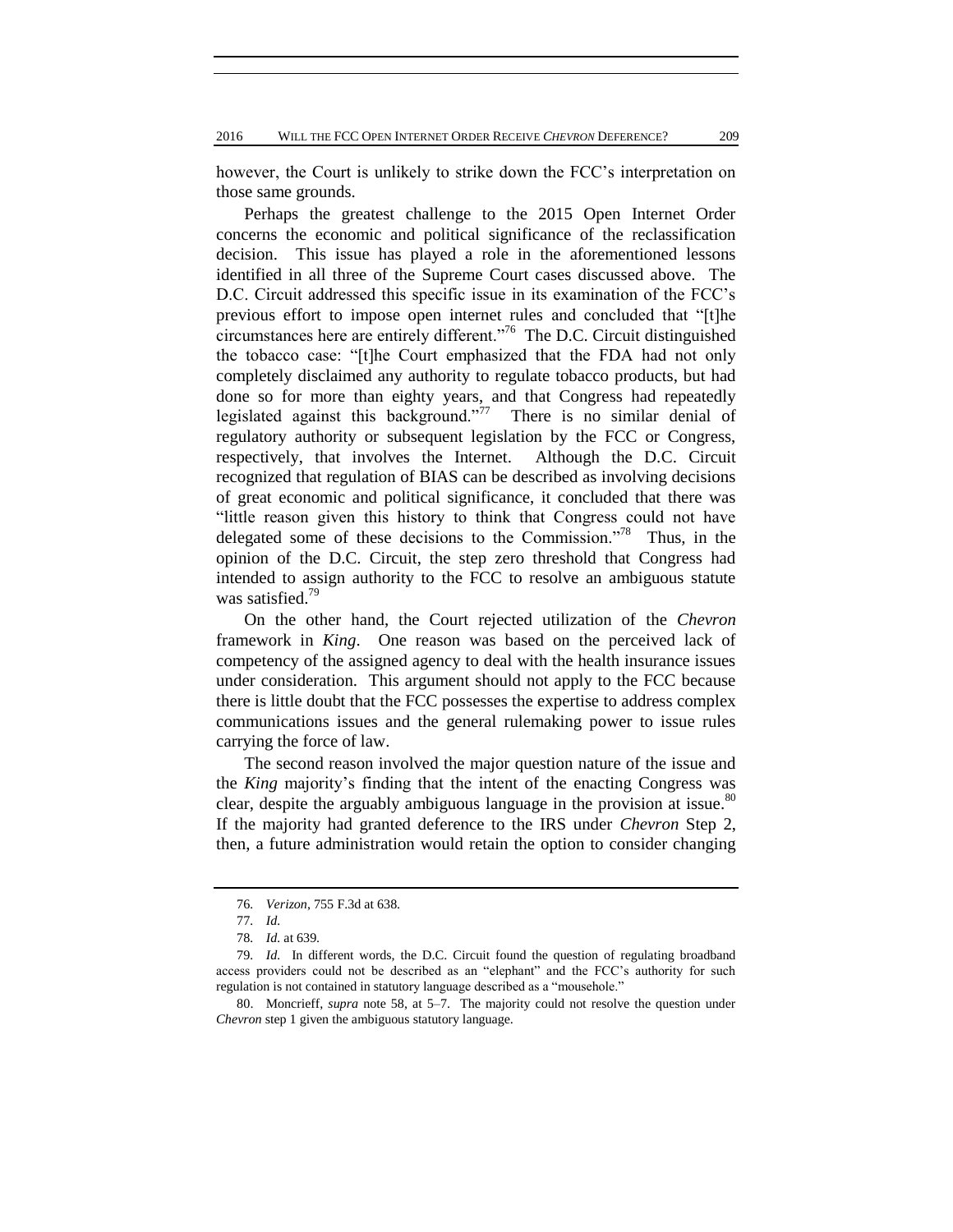the interpretation. In fact, this flexibility is a significant advantage of the *Chevron* framework. The majority did not want to permit this flexibility given their understanding of the intent of Congress. The circumstances of this case are rather unique $^{81}$  and it is unlikely that such reasoning would be applicable to the FCC reclassification decision. In short, the lessons of the *King* decision probably have little relevance to the evaluation of the 2015 Open Internet Order.

Another threat to the legitimacy of the FCC's reclassification decision is based on a lesson from *UARG*, where the EPA developed a tailoring rule in hope of making its interpretation reasonable. In *UARG*, the EPA rewrote clear statutory terms to change how the statute would operate. $82$  The FCC's reliance on forbearance to adapt Title II regulations to the Internet may be subject to a similar criticism. $83$  This objection can be effectively rebutted. $84$ First, the EPA's tailoring rule was deemed unconstitutional because it violated the separation of powers doctrine. In contrast, the FCC has unambiguous statutory authority to tailor Title II regulations for a class of carriers such as providers of BIAS. $85$  In addition, the FCC has considerable discretion and flexibility in its use of its forbearance power. Particularly, the FCC has expansive authority to use predictive judgments as an expert agency regarding its assessment of the need for specific Title II regulations, given the adequacy of other protections to control the behavior of broadband service providers.

Second, in his *Brand X* dissent, Justice Scalia argued that the FCC should have classified cable modem access service to include a telecommunications component and used its forbearance authority to the extent that it thought necessary to limit the Title II regulations imposed on cable modem Internet access providers.<sup>86</sup> To a large extent, this is the path chosen by the FCC in the 2015 Open Internet order. In sum, the *UARG* lesson about unauthorized editing of a statutory provision—use of forbearance power—to adopt an unreasonable interpretation of a statutory provision—definition of telecommunications service applied to BIAS—is

<sup>81.</sup> The ACA became law without a single vote from the party in the minority.

<sup>82</sup>*. UARG*, 134 S. Ct. 2427, 2445 (2014) (Scalia, J., dissenting).

<sup>83.</sup> Hurwitz, *supra* note 73, at 12 ("The Chairman's proposed 'modernization' of Title II is clearly an effort to 'revise clear statutory terms that turn out not to work in practice' and to 'rewrite clear statutory terms to suit its own sense of how the statute should operate.'").

<sup>84.</sup> Daniel Deacon, *Title II Reclassification: A Reply to Gus Hurwitz*, YALE J. ON REG.: NOTICE & COMMENT BLOG (Feb. 16, 2015), http://www.yalejreg.com/blog/title-ii-reclassifi cation-a-reply-to-gus-hurwitz-by-daniel-deacon.

<sup>85. 47</sup> U.S.C. § 160 (2012).

<sup>86.</sup> Nat'l Cable & Telecomms. Ass'n v. Brand X Servs., 545 U.S. 967, 1011–12 (2005) (Scalia, J., dissenting).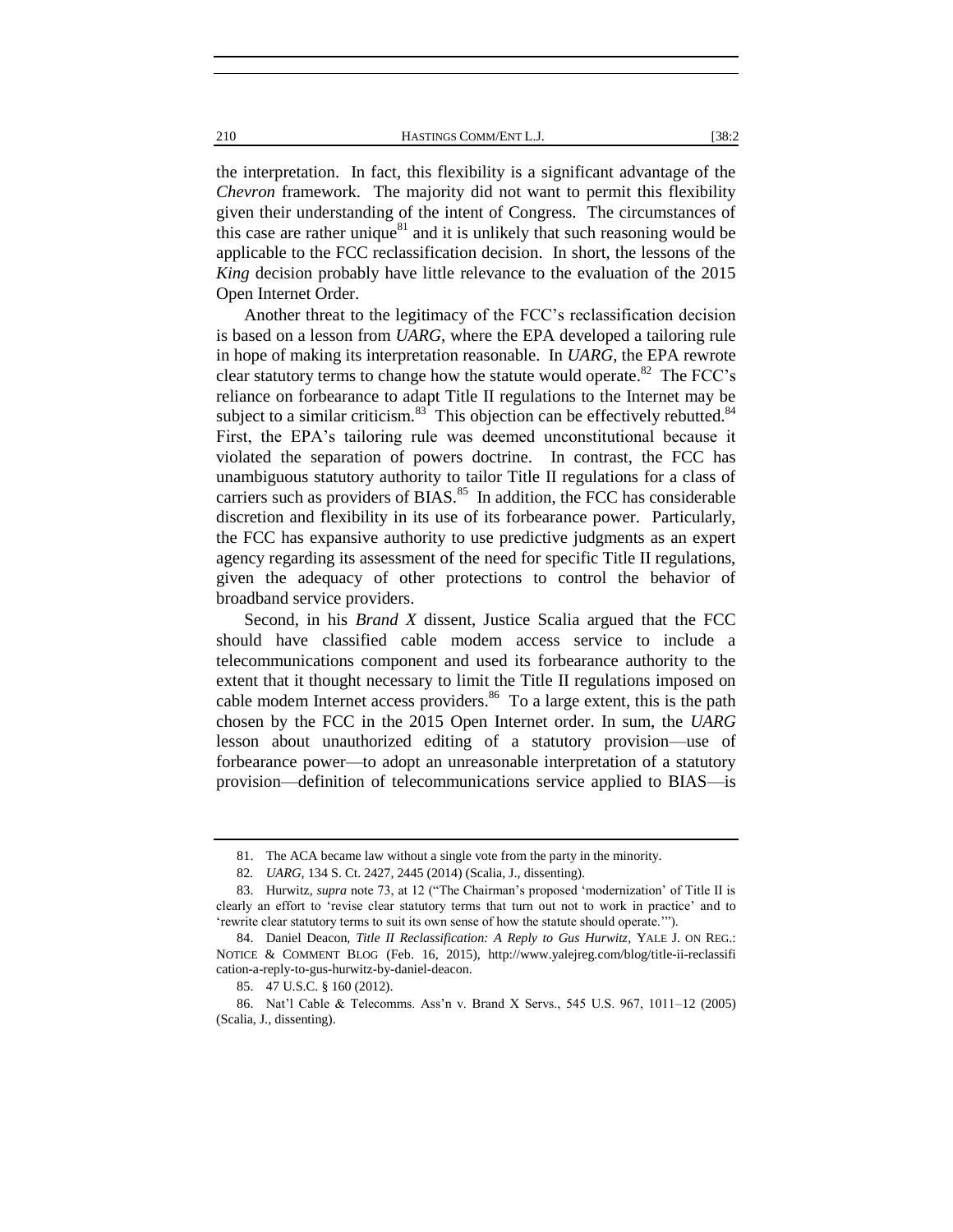likely irrelevant given the significant differences in legal authority of the two agencies.

Given the *Brand X* decision, it is unlikely that the courts will conclude that the definition of telecommunications service is unambiguous in a *Chevron* step 1 analysis, and thus exclude the possibility that BIAS could be reasonably classified as a telecommunications service.

The final consideration based on the lessons of the all three aforementioned cases, particularly the disagreement between Justice Scalia and Chief Justice Roberts in the undertones of *City of Arlington*, concerns the future of *Chevron* deference in an environment in which more Supreme Court justices are questioning the constitutional basis of the doctrine. The *Chevron* framework has been subjected to close scrutiny since its inception. Judicial efforts have successfully placed limits on *Chevron.* A judicial decision that significantly disrupts the existing equilibrium in the distribution of power between the branches of government is going to be subjected to feedback efforts to distribute power back to the previous equilibrium. Each of the cases reviewed manifested these equilibrating tendencies in some form. The main focus of the conflict seems to be between proponents regarding the proper allotment of power vested in the executive or the judicial branches, with the legislative branch relatively detached from the dispute.

Presently, a particular focus of interest centers on a case involving what is claimed to be a major question issue, or question about an agency's jurisdiction. In *City of Arlington*, the majority was comfortable with the idea that the *Chevron* framework is capable of addressing these types of issues. $87$  It is incumbent on the judges to perform three judicial functions consistent with the *Chevron* framework: (1) use the ordinary tools of statutory interpretation to search for clear congressional intent in the statutory language in question;<sup>88</sup> (2) ensure that an agency's interpretation is located within the set of reasonable policy options; and (3) ensure that the agency did not engage in arbitrary or capricious decision making given the policy option selected. If judges perform these functions diligently, the

<sup>87.</sup> City of Arlington v. Fed. Commc'ns Comm'n, 133 S. Ct. 1863, 1872 (2013) ("The U.S. Reports are shot through with applications of *Chevron* to agencies' constructions of the scope of their own jurisdiction. And we have applied *Chevron* where concerns about agency selfaggrandizement are at their apogee: in cases where an agency's expansive construction of the extent of its own power would have wrought a fundamental change in the regulatory scheme.").

<sup>88.</sup> It is predicted that for questions implicating the scope of an agency's jurisdiction, judges might be more likely to engage in aggressive statutory interpretation in a search for clear meaning. In such a case, they can apply the *Chevron* framework but not defer to the agency interpretation. *See* Peter M. Shane, City of Arlington v. FCC*: Boon to the Administrative State or Fodder for Law Nerds?*, BLOOMBERG BNA (June 7, 2013), http://www.bna.com/city-ofarlington-v-fcc-boon-to-the-administrative-state-or-fodder-for-law-nerds/.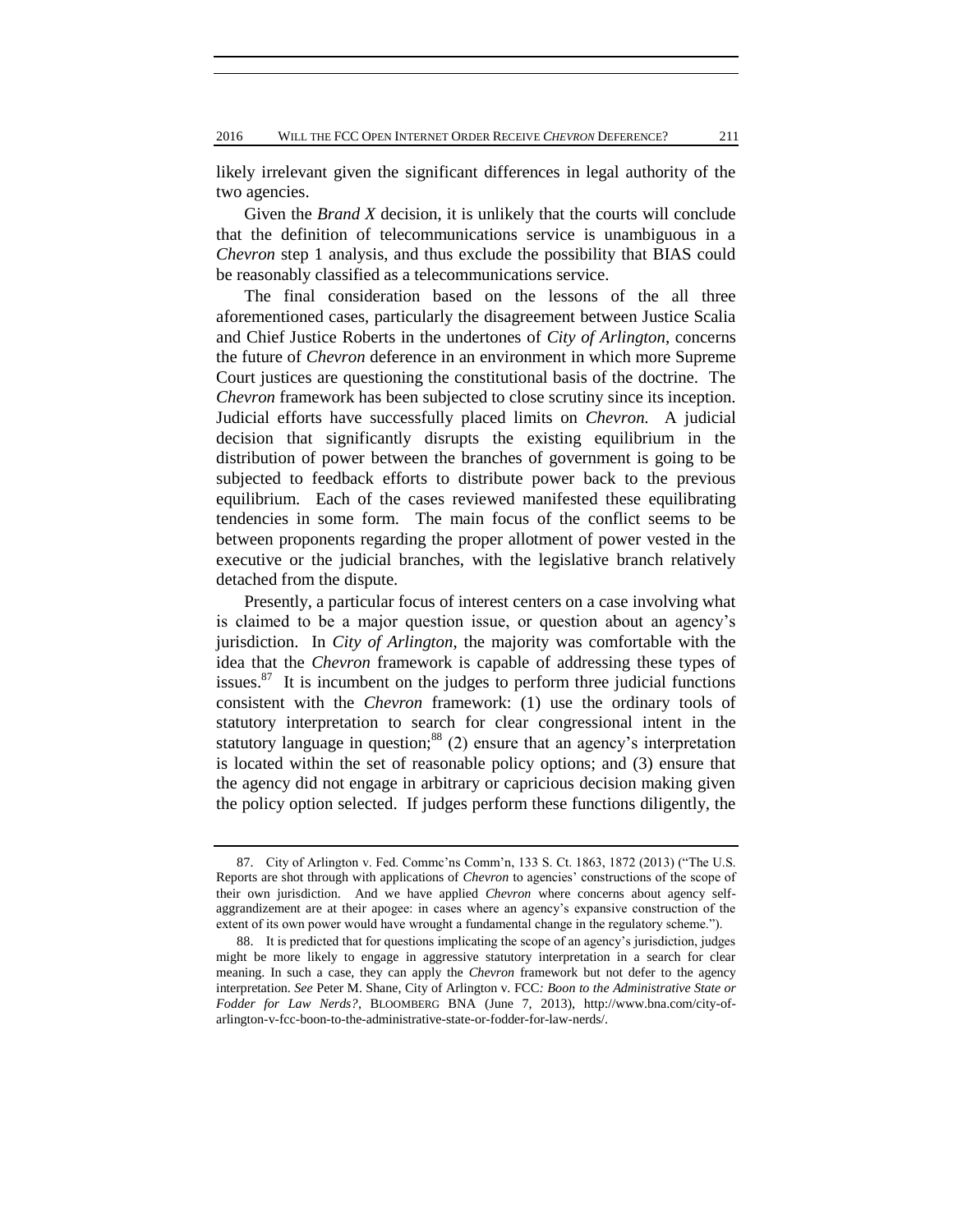*Chevron* framework should continue to be utilized to resolve cases involving statutory ambiguity even in cases involving major questions.<sup>89</sup>

There are indications that some justices are likely to take a more critical view of the ongoing viability of *Chevron* deference, especially in circumstances involving major questions. Critics believe that the balance of power between the branches of government is considered to be seriously off balance and *Chevron* deference is in part responsible.<sup>90</sup> At minimum, the Court is looking for ways to increase the boundary maintenance responsibility of the judiciary to ensure that an agency is acting within its delegated authority. Perhaps the most immediate challenge to the *Chevron* framework is captured in Justice Thomas' concurring opinion in *Michigan v. EPA*. There, Justice Thomas questioned the constitutionality of the Court's practice of deferring to agency interpretations of federal statutes.<sup>91</sup> Specifically, he questions the legislative and interpretative power transferred to the executive branch as a result of *Chevron* deference. As a potential direct threat to the 2015 Open Internet Order, Justice Thomas concluded his concurrence with the following sentence: "We should stop to consider that document [the Constitution] before blithely giving the force of law to any other agency 'interpretations' of federal statutes."<sup>92</sup> This concern reflects much more than a concern with agency deference in cases involving major questions. Ironically, this warning comes from a justice who wrote the majority opinion in *Brand X*, a case that can be viewed as a model for the application of the *Chevron* framework, which is not a good sign for a doctrine's future if it loses one of its greatest proponents.

There are additional signs among other conservative justices that the future viability of the *Chevron* framework may be in trouble.<sup>93</sup> Clearly, Chief Justice Roberts prefers to limit the reach of the doctrine. His use of the major questions exception in *King* and his increasing concern with the growth of the administrative state could portend efforts to continue to narrow the reach of agency deference. Critics are concerned about the lack

<sup>89.</sup> It may well be that an agency because of its expertise and politically accountability is better prepared than courts to resolve major questions. Sunstein, *supra* note 35, at 231–44.

<sup>90.</sup> Professor Merrill argues that *Chevron* hampers the ability of courts to police the boundary between the executive and legislative branches of government. Merrill, *supra* note 37. 91. Michigan v. EPA, 135 S. Ct. 2699 (2015) (Thomas, J., concurring).

<sup>92</sup>*. Id.* at 2714 (Thomas, J., concurring).

<sup>93.</sup> Examples of unrest with agency deference has been reflected in opinions by conservative justices in the Court's last term. Joel Alicea, *The Supreme Court's 2014-2015 Term: The Year the Administrative State Trembled*, PUB. DISCOURSE (Sept. 2015), http://www. thepublicdiscourse.com/2015/09/15594/.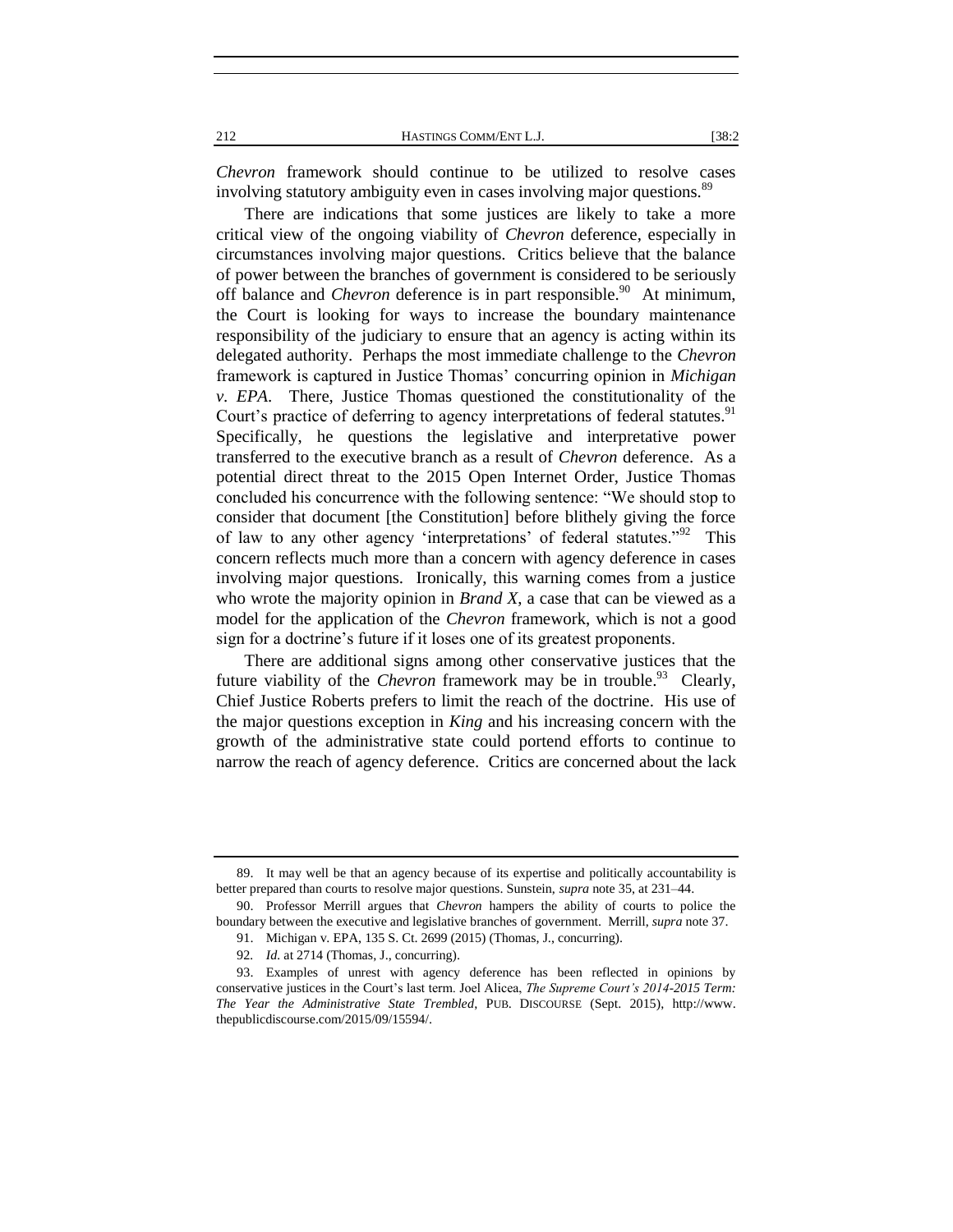of presidential involvement in supervision of agency interpretations.<sup>94</sup> This leads to the charge that agencies are unsupervised and unaccountable to the electorate which violates a fundamental assumption of the *Chevron* framework that agencies should rely on the President's views regarding wise policy.<sup>95</sup> There is no question that the President was involved in the FCC's reclassification decision, which suggests that such a criticism in the 2015 Open Internet case lacks merit.<sup>96</sup> Thus, even though the reclassification decision was made by an agency based on its expertise and subject to political accountability, there is still a chance that, because of a general discontent among some on the Court about the growing power of the administrative state in general, the reclassification decision will not receive *Chevron* deference.

#### **IV. Conclusion**

If one would ignore recent history, the 2015 Open Internet Order would be very likely to receive *Chevron* deference. However, in light of recent Supreme Court opinions, it is now less likely that deference will be granted. A critical issue will be how the Court chooses to address the significant economic and political consequences of the reclassification decision. A broad reading of the reach of the *Chevron* framework will favor the executive branch in general and the FCC in particular. For those who have more faith in the judiciary, especially in an era of a growing administrative state, a narrow reading is more likely. A narrow reading increases the probability that the importance of the issue will cause the reviewing court to undertake a thorough step zero analysis to determine if Congress intended to assign authority to the FCC to resolve the issue. This increases the likelihood that the reviewing court will side with the opponents of reclassification. In conclusion, taking into consideration all

<sup>94.</sup> Randolph J. May, *Defining Deference Down, Again: Independent Agencies,* Chevron *Deference, and* Fox, 62 ADMIN. L. REV. 433, 442–46 (2010). May is particularly concerned with the lack of presidential control over regulatory decisions made by independent agencies. *Id.*

<sup>95</sup>*. Chevron*, 467 U.S. 837, 855–56 (1984) ("[A]n agency to which Congress has delegated policymaking responsibilities may, within limits of that delegation, properly rely upon the incumbent administration's views of wise policy to inform its judgments. While agencies are not directly accountable to the people, the Chief Executive is, and it is entirely appropriate for this political branch of the Government to make such policy choices—resolving the competing interests which Congress itself either inadvertently did not resolve, or intentionally left to be resolved by the agency charged with the administration of the statute in light of everyday realities.").

<sup>96.</sup> From a different vantage point regarding presidential involvement, it has been argued that because of the President's involvement with the agency, the FCC may have at the last moment changed its policy recommendation and this may mean that the FCC will receive little or no deference. Randolph J. May, *Why* Chevron *Deference May Not Save the FCC's Open Internet Order—Part II*, 10 PERSPECTIVES FROM FSF SCHOLARS, (May 4, 2015).